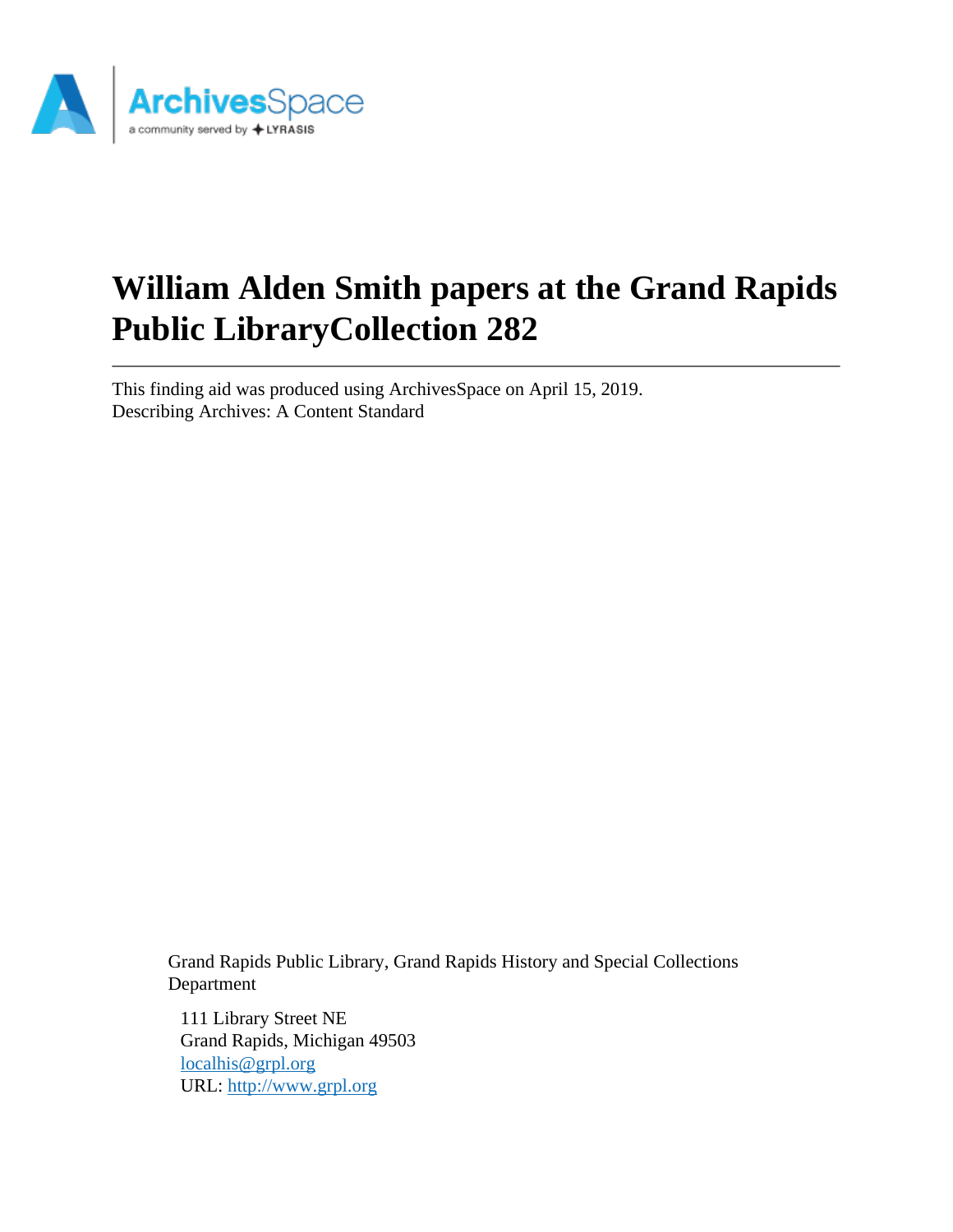# <span id="page-1-0"></span>**Table of Contents**

| Belligerent Rights for cuba: Speech of Hon. William Alden Smith, of Michigan in the House of |  |
|----------------------------------------------------------------------------------------------|--|
| Representatives, Mar. 2, 1896. Washington, 1896. Formerly MGK308.Sm6. 00.[0991].1-5  9       |  |
|                                                                                              |  |
|                                                                                              |  |
|                                                                                              |  |
|                                                                                              |  |
|                                                                                              |  |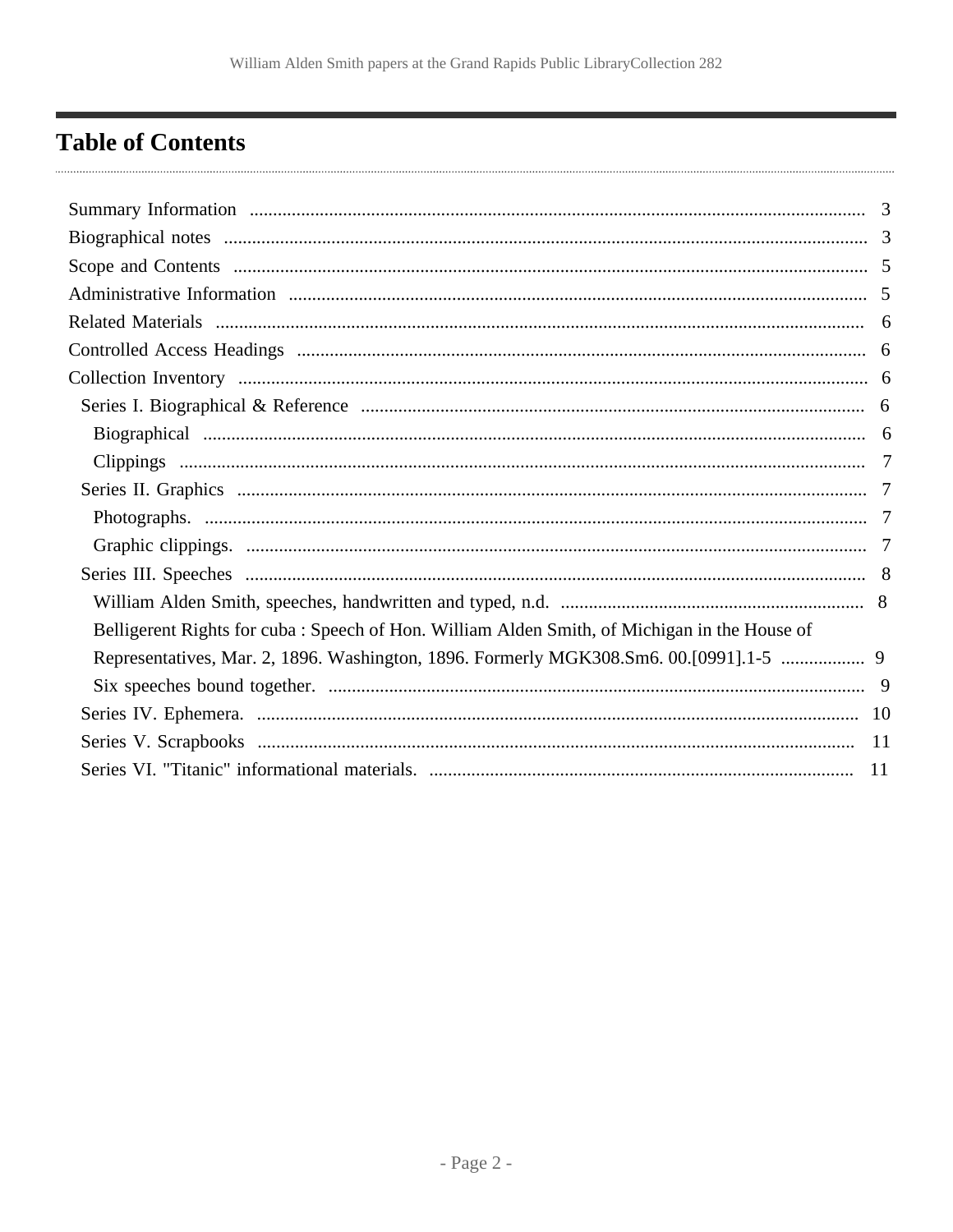# <span id="page-2-0"></span>**Summary Information**

| <b>Repository:</b>                  | Grand Rapids Public Library, Grand Rapids History and Special<br><b>Collections Department</b>                                                                                                                                                                                                                                                                                                                                                                                                                                                                                                                                                                                                           |
|-------------------------------------|----------------------------------------------------------------------------------------------------------------------------------------------------------------------------------------------------------------------------------------------------------------------------------------------------------------------------------------------------------------------------------------------------------------------------------------------------------------------------------------------------------------------------------------------------------------------------------------------------------------------------------------------------------------------------------------------------------|
| <b>Title:</b>                       | William Alden Smith papers at the Grand Rapids Public Library                                                                                                                                                                                                                                                                                                                                                                                                                                                                                                                                                                                                                                            |
| ID:                                 | Collection 282                                                                                                                                                                                                                                                                                                                                                                                                                                                                                                                                                                                                                                                                                           |
| Date:                               | no date                                                                                                                                                                                                                                                                                                                                                                                                                                                                                                                                                                                                                                                                                                  |
| <b>Physical Description:</b>        | 4.8 Linear Feet Eight boxes                                                                                                                                                                                                                                                                                                                                                                                                                                                                                                                                                                                                                                                                              |
| Language of the<br><b>Material:</b> | English                                                                                                                                                                                                                                                                                                                                                                                                                                                                                                                                                                                                                                                                                                  |
| Abstract:                           | William Alden Smith (1859-1932) was a U.S. Representative and<br>U.S. Senator from the state of Michigan. He was also a lawyer and<br>businessman active in Grand Rapids, Michigan. Smith is known for<br>being in charge of the United State's investigation into the sinking<br>of the Titanic. This is a small, devised collection bringing together<br>miscellaneous accessions and found materials related to Smith. The<br>bulk of the collection are scrapbooks with national news clippings and<br>telegrams of congratulations, relating to Smith's achieving the position<br>of U.S. Senator in 1907. Also included are speeches, ephemera,<br>biographical information and a few photographs. |

**^** [Return to Table of Contents](#page-1-0)

# <span id="page-2-1"></span>**Biographical notes**

William Alden Smith was born in Dowagiac, Michigan, May 12, 1859, one of four known children of parents George Richardson Smith and Leah Margaret Allen Smith. He died October 11, 1932 of a heart attack, which is said to have followed on one of his many impassioned speeches.

William Alden Smith is said to have moved to Grand Rapids in 1872 at age 13, due to his father's serious illness. While some biographical sources list young William Alden Smith as the head of household by the 8th grade, an obituary in the Grand Rapids Press, January 20, 1913, states that his father died in Santa Ana, California at age 82. It does appear, however, that William Alden worked with his brother, George, to help support the family, selling newspapers as a Grand Rapids Herald newsboy, and as a Western union messenger. He is said to have worked as a hotel porter and did menial work in the old Hit House at St. Joseph. He was employed at the Antisdel Hotel of Grand Rapids and may also have worked at the Pantlind (Hotel Monthly Jan. 1916). George and Leah moved to California 12 to 20 years before his death, depending upon the source.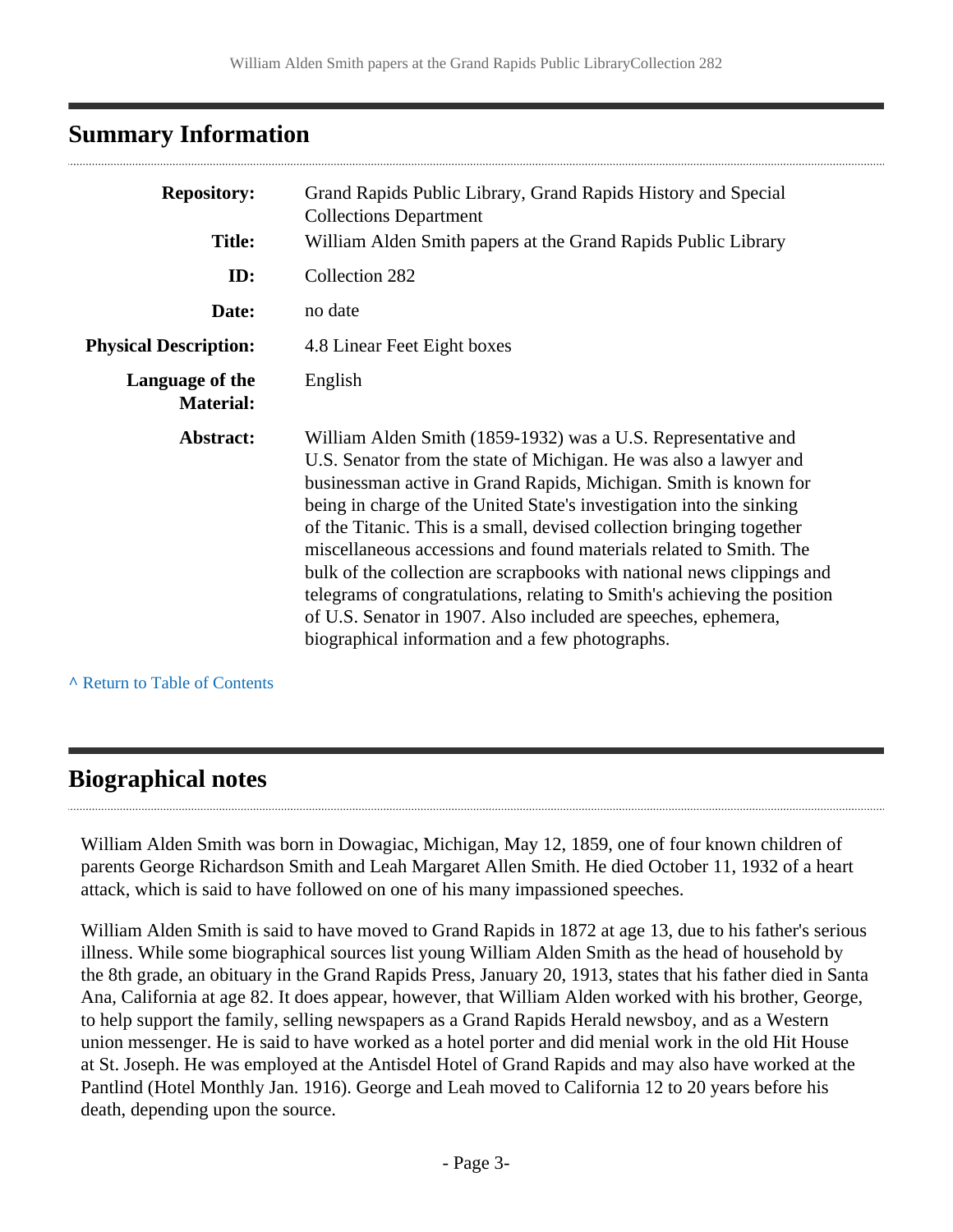Appointed as page in the House of Representatives in Lansing at age 17 by Speaker John T. Rich. Studied law in Grand Rapids, in law office of Marsden C. Burch, then U.S. district attorney at Grand Rapids and Robert M. Montgomery, later chief justice of Michigan Supreme Court. Firm later became Burch & Smith. Admitted to the Bar in 1882 or 1885, depending upon source.

1887 appointed general attorney for Detroit, Lansing & Northern RR and the Chicago & West Michigan RR, which merged into the Flint & Pere Marquette.

1892, joined with Michigan J. Smiley and Frederick W. Stevens to form, Smiley, Smith & Stevens. 1898 constructed railroad, later the Pere Marquette. Later purchased Lowell & Hastings R.R.

1894 nominated for Congress, 5th Congressional District of Mich. Expert in railroad law and financing. U.S. House of Rep. For 4 years. U.S. Senator from 1907 to 1919. Titanic sinks Apr. 15, 1912. Chairman, from the Senate Commerce Committee. Hearing held at New York's Waldorf Astoria. Titanic disaster speech delivered May 28, 1912. The Titanic, a British registered ship, was owned by American financier J.P. Morgan's Company. Outcomes of the hearing led to changes in ship safety, and is said to have led to the formation of the U.S. Coast Guard. [See Titanic: End of a Dream by Wyn Craig Wade] Considered for the U.S. Presidency in the primaries in Michigan in 1916, opposed by Henry Ford. He is said to have been responsible for getting Abraham Lincoln's birthday recognized as a national holiday.

Purchased the G.R. Herald in 1906. Edited by Arthur Vandenberg. An active businessman after his retirement from the Senate.

1904, Director of Grand Rapids Savings Bank and President in 1912, chairman of the board, 1923. GR Savings Bank Building his responsibility, opened in 1917.

Various other boards and directorships.

Member of Young Men's Republican Club, Sons of the American Revolution, officers of Foreign Wars, 33 degree Mason.

Married to Nana Osterhout 10/21/1859-2/15/1936, who's family also moved to G.R. when she was a child. They were married Oct. 21, 1886.

Former residence 456 College Ave., G.R.

William Alden Smith, Jr. his only child, d. 4/29/1920, in Grand Rapids at age 27. He had married Marie McRae, daughter of Mr. and Mrs. Milton A. McRae of Detroit and San Diego, CA. McRae developed the Scripps-McRae league newspapers, later forming the United Press Association. William Alden Smith, Jr. rose through the ranks at the Herald to become manager at the time of his death. They had 2 children, Marie and William Alden Smith III. Marie McRae Smith later married Major Richmond Temple of London, a diplomat.

William Alden Smith III d. 12/16/1968, San Diego, CA at age 52.

**^** [Return to Table of Contents](#page-1-0)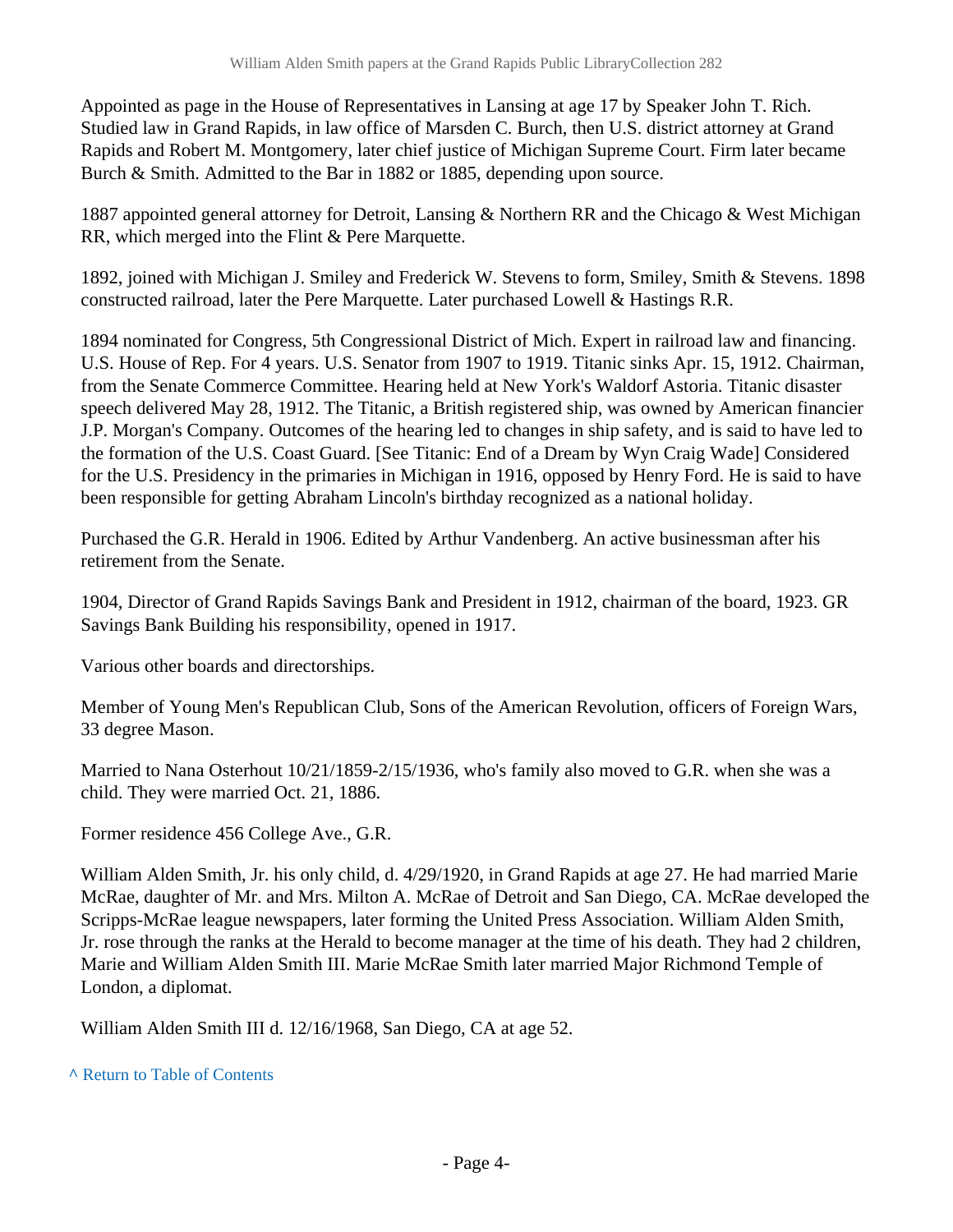# <span id="page-4-0"></span>**Scope and Contents**

This devised collection contains a combination of Old Collection materials, newer accessions and one purchase documenting limited aspects of the political life of this U.S. Senator from Michigan, and former owner of the Grand Rapids Herald newspaper.

William Alden Smith's collection often draws researchers from out of state due to the popularity of the sinking of the Titanic. The Senator was in charge of the United States investigation into the tragedy. Few documents are found in this collection, however, related to this incident.

The Old Collection materials represented here are primarily his speeches, printed and issued from the Government Printing Office. The Old Collection number is S21. Additional items were previously cataloged as books and now transferred to the collection from the Local History Book Collection.

The scrapbooks bring some physical bulk, but less content than desired to the collection. The limited content of the scrapbooks includes headlines from non-Michigan U.S. Newspapers.

**^** [Return to Table of Contents](#page-1-0)

# <span id="page-4-1"></span>**Administrative Information**

#### **Publication Statement**

Grand Rapids Public Library, Grand Rapids History and Special Collections Department

111 Library Street NE Grand Rapids, Michigan 49503 [localhis@grpl.org](mailto:localhis@grpl.org) URL:<http://www.grpl.org>

#### **Immediate Source of Acquisition**

Accession numbers 1997.031, 1998.044, 1998.111, 1999. , S21:A1-14, P2002.001D

**^** [Return to Table of Contents](#page-1-0)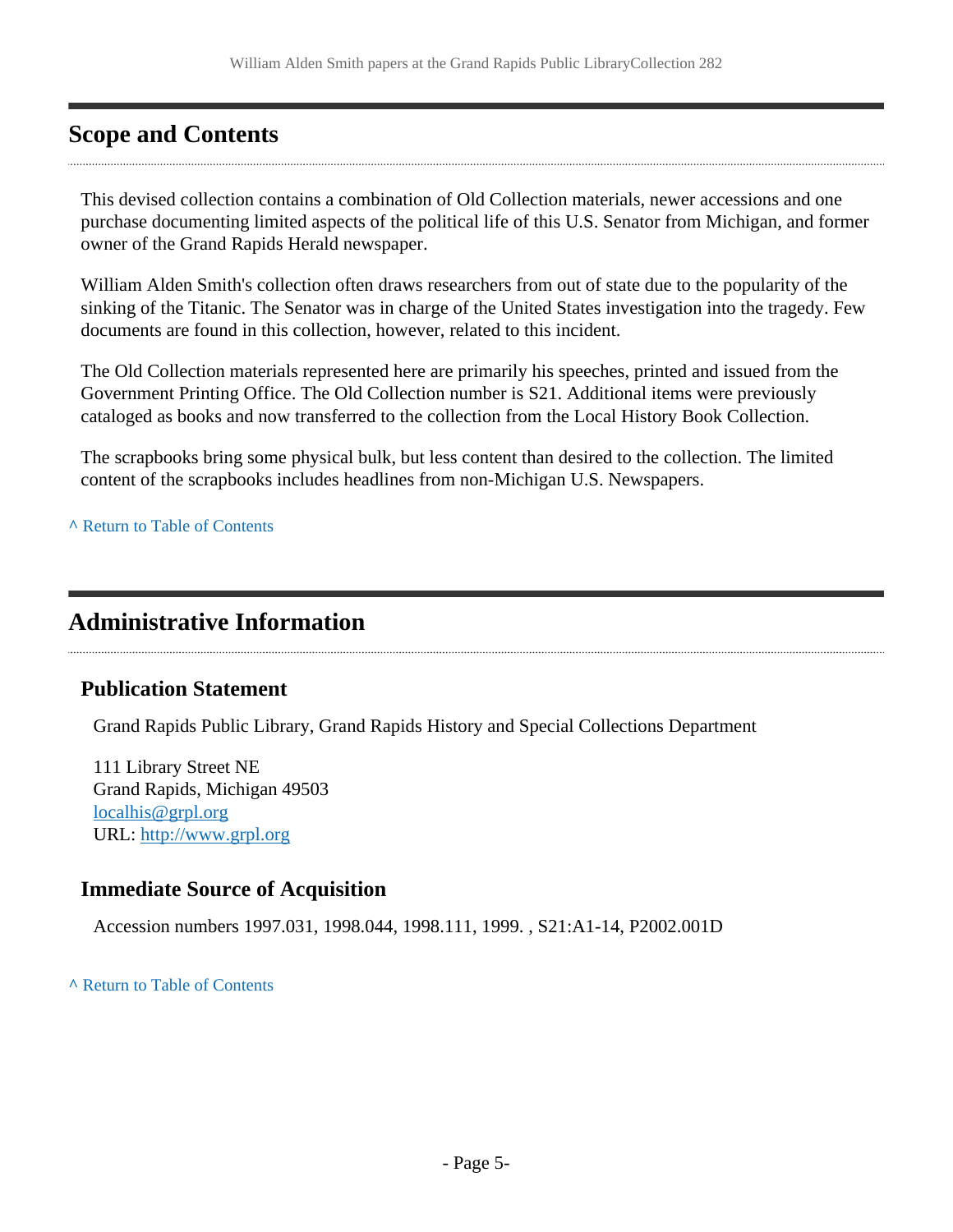# <span id="page-5-0"></span>**Related Materials**

#### **Related Materials**

William Alden Smith shows up occasionally in other GRPL archival collections and in publications. This visibility often has to do with his business life in Grand Rapids.

See Coll. 259, Grand Rapids Newspapers, and the Grand Rapids Herald on microfilm, for this newspaper from the era of his ownership, including the even better known Arthur Vandenberg as the editor of the paper, before he too became a U.S. Senator.

**^** [Return to Table of Contents](#page-1-0)

# <span id="page-5-1"></span>**Controlled Access Headings**

- Politicians -- Michigan -- Biography
- Grand Rapids (Mich.) -- History
- Smith, William Alden

# <span id="page-5-2"></span>**Collection Inventory**

### <span id="page-5-3"></span>**Series I. Biographical & Reference**

#### <span id="page-5-4"></span>**Biographical**

| <b>Title/Description</b>                                                                                                                                                  | <b>Instances</b> |          |
|---------------------------------------------------------------------------------------------------------------------------------------------------------------------------|------------------|----------|
| Father of Michigan's Senior Senator Dead : son receives news of<br>death shortly following congratulatory telegram. RE George R.<br>Smith. Grand Rapids Press, 1913-01-20 | Box 1            | Folder 1 |
| [Michigan Second Annual Attorney(?) Banquet at Owashtanong<br>Club.] "The guest of honor was Hon. Wm. Alden Smith" Hotel<br>Monthly, Jan. 1916.                           | Box 1            | Folder 1 |
| Senator's Grandson Dies at 52. Grand Rapids Press, 1968-12-17                                                                                                             | Box 1            | Folder 1 |
| Rags to Riches. Grand Rapids Magazine, June 1976.                                                                                                                         | Box 1            | Folder 1 |
| He was Character of titanic Proportions / Doug Guthrie. Grand<br>Rapids Press, 1998-02-21                                                                                 | Box 1            | Folder 1 |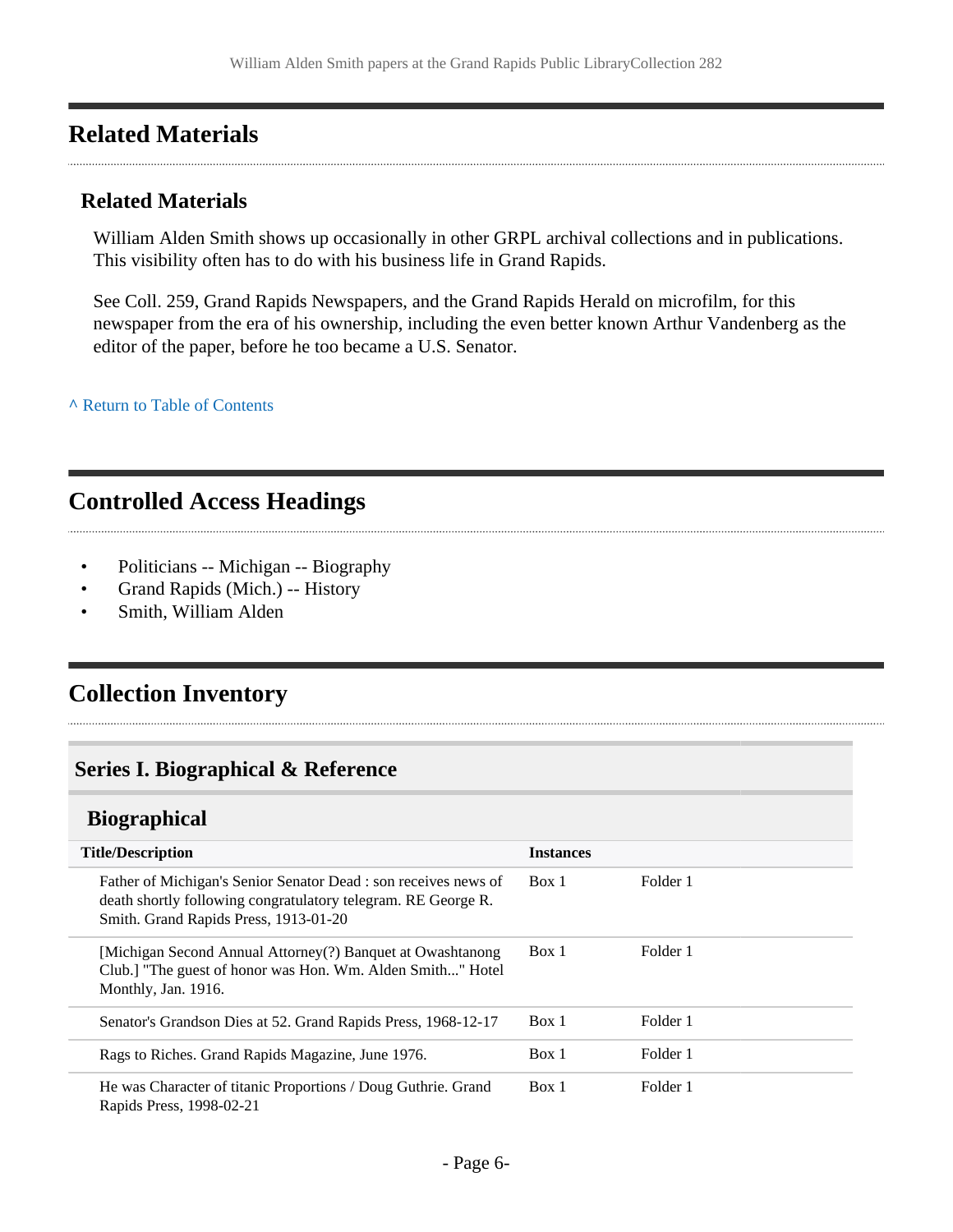<span id="page-6-0"></span>

| Associated Press, Sketch no. 11. William Alden Smith, former<br>Senator, sketch for use in event of his death | Box 1            | Folder 1 |
|---------------------------------------------------------------------------------------------------------------|------------------|----------|
| Reference Correspondence RE Smith family.                                                                     | Box 1            | Folder 2 |
| <b>Clippings</b>                                                                                              |                  |          |
| <b>Title/Description</b>                                                                                      | <b>Instances</b> |          |
| Owosso Daily Argus, Owosso, Michigan.                                                                         | Box 1            |          |
| The Republican, St. Johns, Michigan.                                                                          | Box 1            |          |
| Off Print, Charlotte Republican per pencil note. "Senator Smith<br>for President, 1916-01-19                  | Box 1            |          |
| Senator Smith Must Repudiate N.Y. Interview. Grand Rapids<br>Press, 1916.                                     | Box 1            |          |
| Heritage Hill Association House record. 456 College Ave.<br>William Alden Smith original owner.               | Box 1            |          |

#### **^** [Return to Table of Contents](#page-1-0)

#### <span id="page-6-1"></span>**Series II. Graphics**

#### <span id="page-6-2"></span>**Photographs.**

#### Processing Information: **Processing Information**

Formerly in Coll. 54, Box 35, Folder 1

| <b>Title/Description</b>                                                                                                                           | <b>Instances</b> |
|----------------------------------------------------------------------------------------------------------------------------------------------------|------------------|
| Hon. Wm. Alden Smith and Father and Mother Smith. [1923]<br>Neg. 1530.                                                                             | Box 1            |
| Head #819, cut from an unidentified oversized composite photo.                                                                                     | Box 1            |
| Hon. Wm. Alden Smith. Portrait shot cut from an unidentified<br>oversized composite photo.                                                         | Box 1            |
| Photocopy of photographs in an Album in Coll. 074. Includes<br>casual images of William Alden Smith, Arthur Vandenberg, and<br>other unidentified. | Box 2            |

# <span id="page-6-3"></span>**Graphic clippings.**

#### Processing Information: **Processing Information**

Formerly in Coll. 54, Box 35, Folder 1

#### **Title/Description Instances**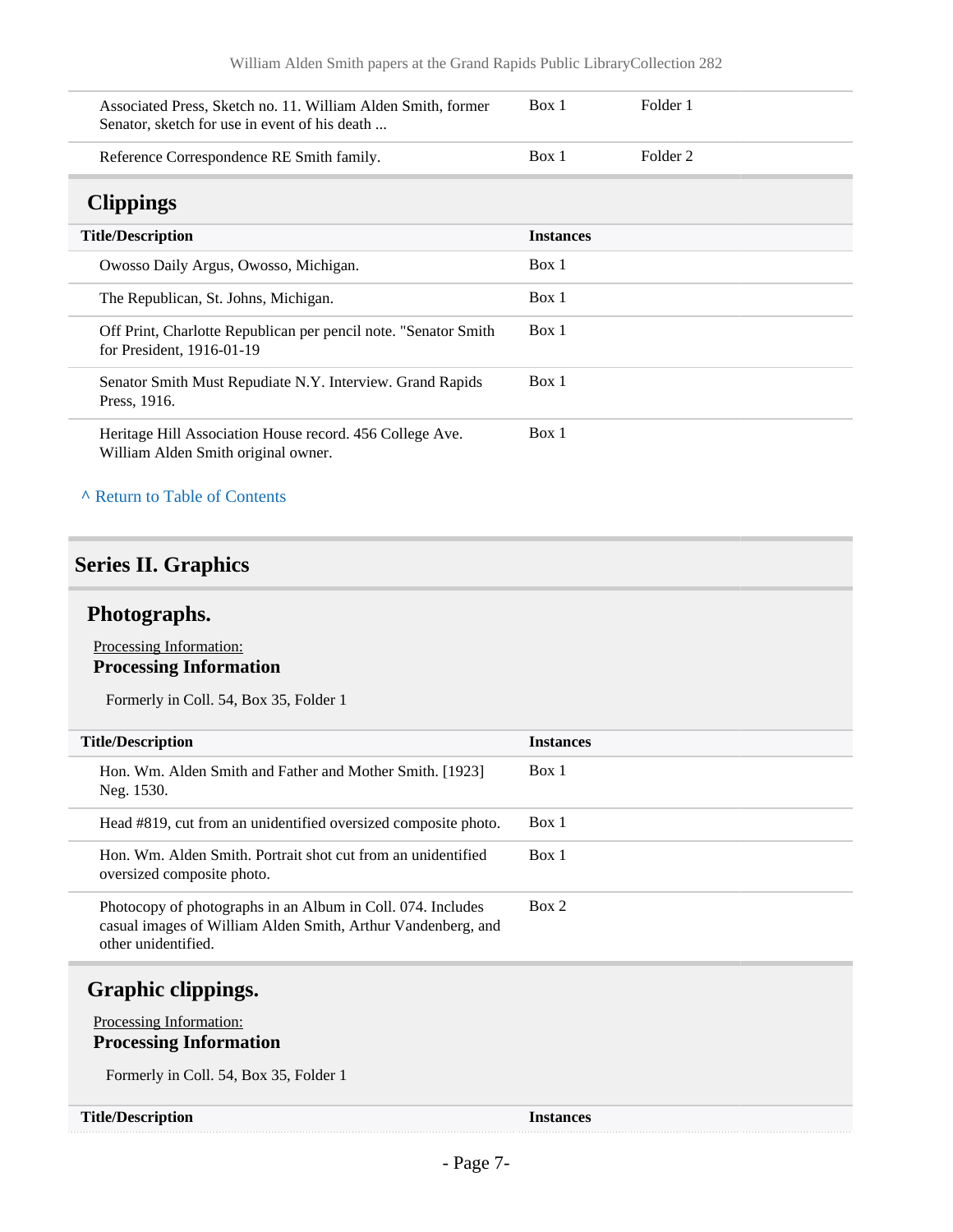|            | Memorial Portrait Photo from newspaper (Grand Rapids)<br>Herald?), 1932, 1932-10-11                                          | Box 1 |
|------------|------------------------------------------------------------------------------------------------------------------------------|-------|
|            | Clipping. News?, 1907-01-14                                                                                                  | Box 1 |
|            | <b>General</b>                                                                                                               |       |
|            | Three portrait images                                                                                                        |       |
| 1          | Mrs. William Alden Smith                                                                                                     |       |
| 2          | Mrs. George R. Smith, Mother of William Alden                                                                                |       |
| 3          | Smith.<br>William Alden Smith, Jr.                                                                                           |       |
| Neg. 3874. | William Alden Smith, Attorney for C. & W. M. and D. L. &.<br>N. R'ys. [Railways; railroads] Cut from an unidentified source. | Box 1 |
|            | Honorable William Alden Smith, Toastmaster. Cut from an<br>unidentified source.                                              | Box 1 |
|            | A Return to Table of Contents                                                                                                |       |

# <span id="page-7-0"></span>**Series III. Speeches**

# <span id="page-7-1"></span>**William Alden Smith, speeches, handwritten and typed, n.d.**

| <b>Title/Description</b>                                                                                                                                    | <b>Instances</b> |
|-------------------------------------------------------------------------------------------------------------------------------------------------------------|------------------|
| S21:A9.1. The Benefactor Reaps His Reward. 2 handwritten<br>sheets.                                                                                         | Box 1            |
| S21:A9.2. "The indiscriminate application of political theories is<br>always a source of much confusion "                                                   | Box 1            |
| S21:A9.4 small typed pages.                                                                                                                                 | Box 1            |
| $S21: A9.3$ . "I have never believed in a civil service<br>diplomacy " 7 typed pages, with corrections, on the back of<br>Postal Telegraph Cable Co. paper. | Box 1            |
| S21:A9.4. An Empire Realizes 'All Men art Mortal'". 2<br>handwritten sheets.                                                                                | Box 1            |
| S21:A9.5. Memorandum of Some objections to the So-Called<br>Excess Profits Bill  4 typed sheets.                                                            | Box 1            |
| S21:A9.6. Speech of William Alden Smith at the Lincoln Club<br>Banquet. Masonic Temple, Jackson, Mich. 13 typed pages,<br>1916-02-14                        | Box 1            |
| S21:A9.7 The Mixed Races in History. 4 typed sheets.                                                                                                        | Box 2            |
| S21:A9.8 "Do you, boy or girl, know anything about the history<br>of your numerals?" 4 handwritten sheets.                                                  | Box 1            |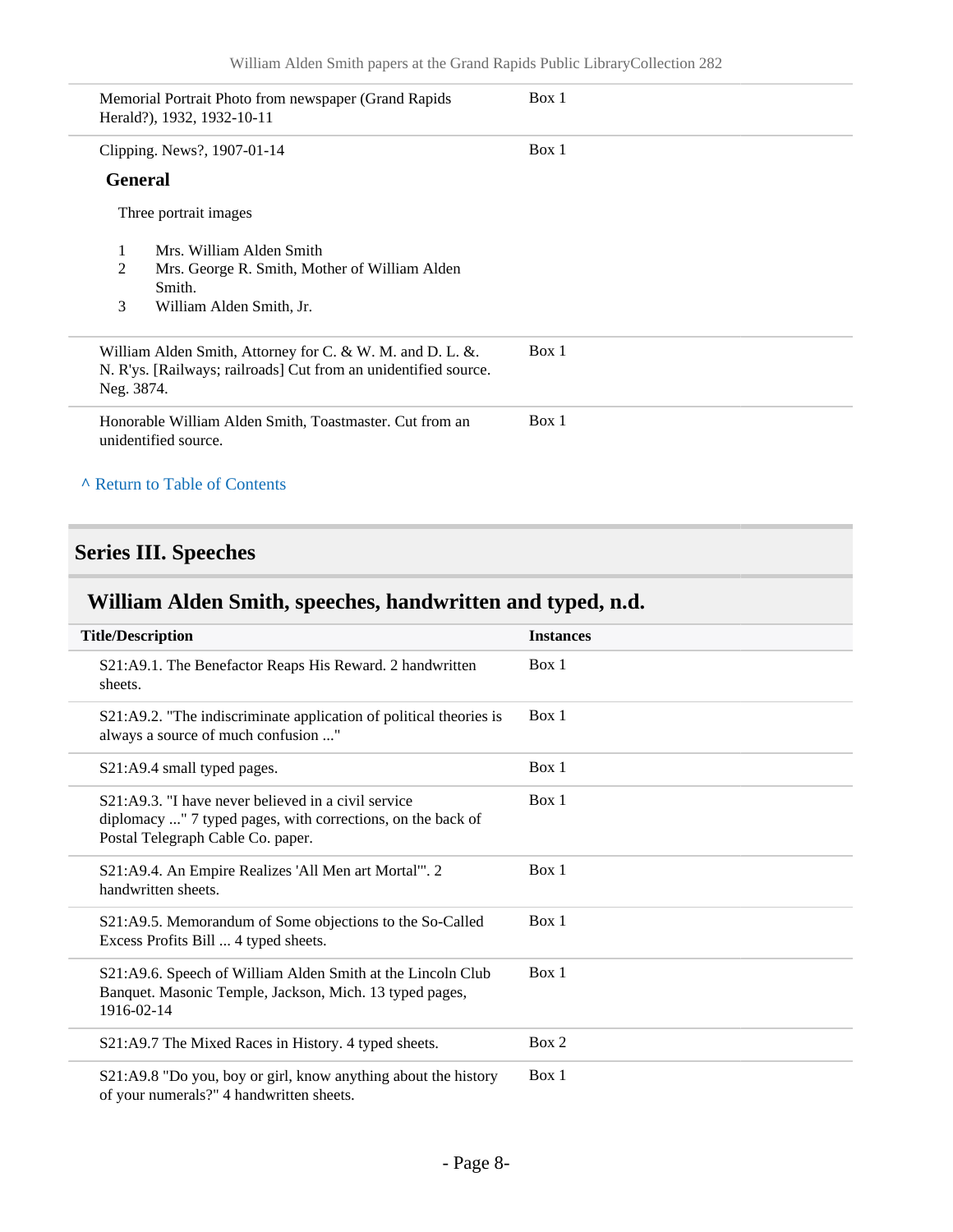| S21:A9.9 "The President of this Republic is in many respects<br>the most potential single figure in the world " 12 small typed<br>pages in a booklet held with 2 items of brass hardware.                                          | Box 1 |
|------------------------------------------------------------------------------------------------------------------------------------------------------------------------------------------------------------------------------------|-------|
| S21:A9.10 Constitutional Government. "The spirit of the last<br>century found its most fitting and unobstructed field of action<br>in the boundless territory and inexhaustible resources of our<br>country." 4 small typed pages. | Box 1 |
| S21:A9.11. United State Senate. Memorandum. Letterhead.<br>Handwritten note. "Goethe, the great German poet?"                                                                                                                      | Box 1 |
| S21:A9.12 "To have the privilege of speaking to a people of<br>their own native land " 9 small typed pages. RE: Poland.                                                                                                            | Box 1 |
| S21:A9.13 "The Star Spangled Banner" Blue cover sheet<br>inscribed with his name is detached. 3 sheets, handwritten front<br>and back on various topics. Lined notebook type pages.                                                | Box 1 |
| S21:A9.14 The United States in Asia. 8 typed sheets.                                                                                                                                                                               | Box 2 |
| S21:A9.15 "Will my nation ever set up a claim against<br>the United States which this country could not under any<br>circumstances entertain " Handwritten on front & back of 1/2<br>sheet.                                        | Box 1 |
| S21:A9.16. "The States deliberately vested the Senate with<br>authority in the Conduct of Foreign Affairs " Notes on both<br>sides of sheet with United States Senate, Washington, D.C.<br>letterhead. Handwritten.                | Box 1 |

# <span id="page-8-0"></span>**Belligerent Rights for cuba : Speech of Hon. William Alden Smith, of Michigan in the House of Representatives, Mar. 2, 1896. Washington, 1896. Formerly MGK308.Sm6. 00.[0991].1-5**

| <b>Title/Description</b>                                                                                                                                                | <b>Instances</b> |
|-------------------------------------------------------------------------------------------------------------------------------------------------------------------------|------------------|
| Soldiers' Pensions, Condemnation of Spy System speech<br>House , 1896-04-23                                                                                             | Box 1            |
| Hawaiian Annexation : American Foreign Policy: Vigorous,<br>Progressive and Human: Speech  House , 1898-06-15                                                           | Box 1            |
| The Philippine Tariff Bill: will Close Every Sugar Market<br>in the World Against the Philippines without Compensating<br>Advantage Here: Speech  House, Jan. 16, 1906. | Box 1            |
| The Emergency Currency Bill : speech  Senate , 1908-03-02                                                                                                               | Box 1            |
| Protection and Prosperity: Speech  House. 00.[0991].6,<br>1897-03-31                                                                                                    | Box 1            |

### <span id="page-8-1"></span>**Six speeches bound together.**

| <b>Title/Description</b>                                     | <b>Instances</b> |
|--------------------------------------------------------------|------------------|
| Speech of Honorable William Alden Smith on the Occasion of   | Box 1            |
| the Celebration of the One Hundred and Fifteenth Anniversary |                  |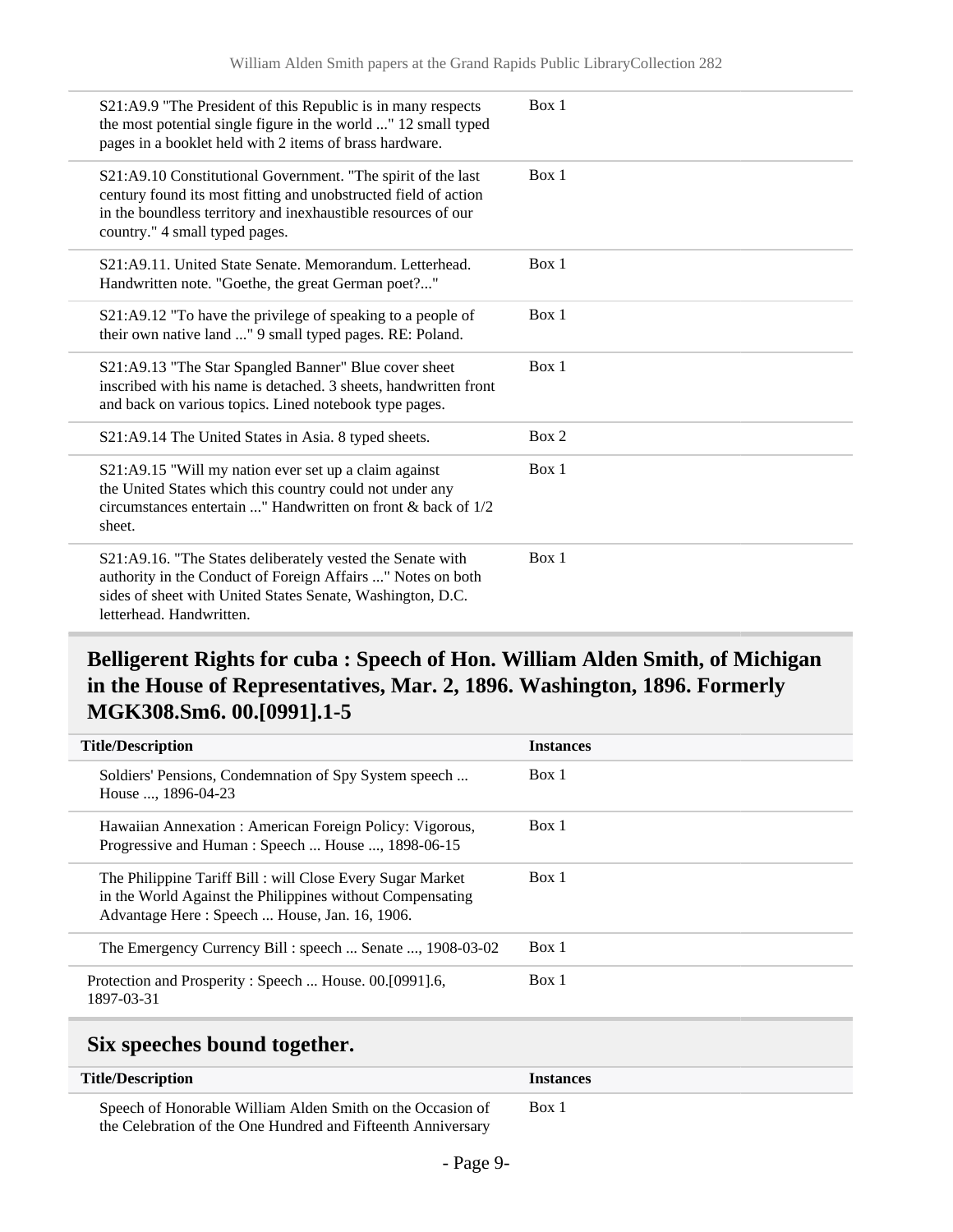| of the Adoption of the Constitution of Poland, at Grand Rapids,<br>Mich. Grand Rapids: Herald. 00.[0992].1, 1906-04-31                                                                                                               |       |
|--------------------------------------------------------------------------------------------------------------------------------------------------------------------------------------------------------------------------------------|-------|
| President Grant and San Domingo: Speech of Congressman<br>William Alden Smith of Michigan at the Annual Banquet of the<br>Middlesex Club of Boston, Mass., in Honor of the Birthday of<br>Ulysses S. Grant,  00.[0993].1, 1895-04-27 | Box 1 |
| Address of Congressman William Alden Smith, temporary<br>Chairman, Republican State Convention, Detroit, Michigan. 00.<br>[0994].1, 1902-06-26                                                                                       | Box 1 |
| Foreign Affairs and Domestic Obstacles : Speech  House<br>00.[0995].1, 1900-02-06                                                                                                                                                    | Box 1 |
| Key Note Speech of William Alden Smith, United States<br>Senator, as Temporary Chairman, Republican State Convention,<br>Detroit, Mich. 00.[0996].1, 1910-10-06                                                                      | Box 1 |
| Grant's Foreign Policy : Speech  Annual Banquet of the<br>Americus Republican Club, Pittsburgh, Pa. in Commemoration<br>of the Birthday of Ulysses S. Grant. 00.[0997].1, 1897-04-29                                                 | Box 1 |
| Canadian Reciprocity: remarks of Hon. William Alden Smith<br>of Michigan in the Senate of the United States. (Extract from the<br>Congressional Record.), 1911-06-16                                                                 | Box 1 |
| Panama Canal Tolls: Speech  Senate. 00.[3416].1, 1914-06-08 -<br>1914-06-09                                                                                                                                                          | Box 1 |
| The Ship Purchase Bill: Speech  Senate, Jan. 30 and Feb. 1,<br>1915. 118 pgs.                                                                                                                                                        | Box 1 |
| Extension of Remarks of Hon. J.M.C. Smith of Michigan. From<br>Newsboy to the Senate : article from the Cosmopolitan for Oct.<br>by John Temple Graves RE William Alden Smith. Formerly<br>MKG92.Sm5Sm5.00.[1451].1, 1915-02-25      | Box 1 |

### **^** [Return to Table of Contents](#page-1-0)

# <span id="page-9-0"></span>**Series IV. Ephemera.**

| <b>Title/Description</b>                                                                                                                                                                                                                                          | <b>Instances</b> |
|-------------------------------------------------------------------------------------------------------------------------------------------------------------------------------------------------------------------------------------------------------------------|------------------|
| Graphic memorial clipping of President McKinley (1843-1901),<br>with caption remarks by William Alden Smith. Compliments of<br>the Grand Rapids Herald. P2002.001D.                                                                                               | Box 1            |
| Titanic: the Official Story, April 14-15, 1912: Reproduction<br>of facsimiles from the Archives of the Public Record Office in<br>London, N.Y. : Random House, 1997. Portions of two kits, used<br>2008.019.3                                                     | Box 2            |
| Program. Dinner given by the Citizens of Grand Rapids, Michigan<br>to the Honorary Commercial Commissioners from Japan, Wed.<br>September 29th, 1909. + menu. "Paper made in Japan." 2 copies,<br>but both are inscribed with Japanese names, and GR & other U.S. | Box 1            |